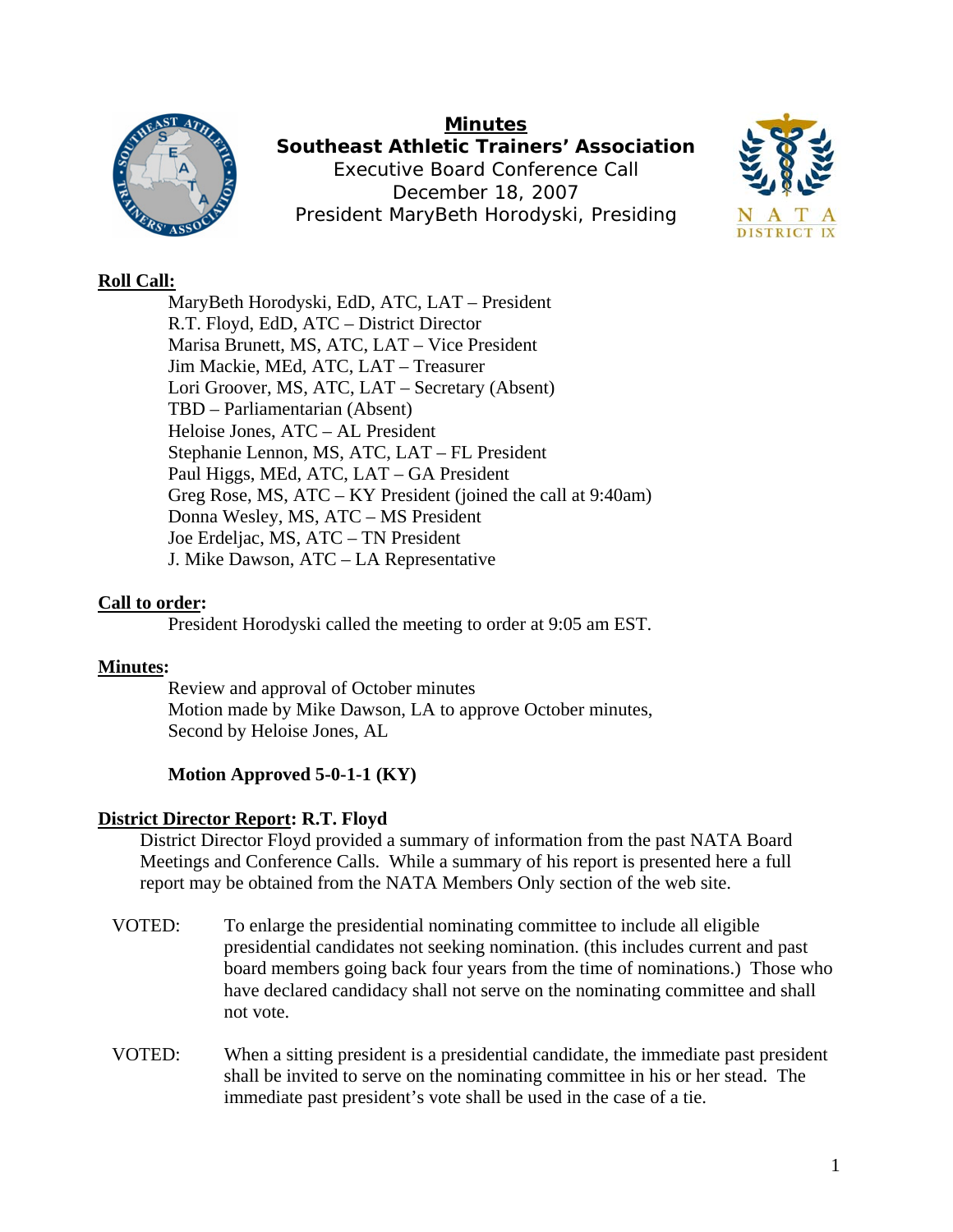*Note: Since the board subsequently approved a single presidential term of three years, this provision would only come into play if a president filled an unexpired term, at which point s/he would be eligible for a full three-year term.* 

- VOTED: To thank the Governance Task Force for its dedication and good work. The task force is to be congratulated for completing its mission and shall now disband.
- VOTED: To accept the Honors and Awards Committee Chair's recommendation to institute a new Hall of Fame Induction Ceremony format for the 2008 Annual Meeting in St. Louis.
- VOTED: To change the western rotation pattern from once every nine years to once every six years.
- VOTED: To accept the branding and technology objectives recommended by Sarah Sladek.
- VOTED: To evaluate the usage and financial impact of this year's dues discount offerings. staff will make a recommendation to the Board in May for an integrated, automated system of dues discounts.
- VOTED: To change volunteer terms as follows:

|                                                                  | Term      | Options                          |  |  |
|------------------------------------------------------------------|-----------|----------------------------------|--|--|
| Committee members                                                | One year  | May be renewed twice             |  |  |
| Committee chairs                                                 | Two years | May be renewed once              |  |  |
| Liaisons*                                                        | One year  | May be renewed once <sup>*</sup> |  |  |
| *The board will make exceptions as appropriate to liaison terms. |           |                                  |  |  |

- VOTED: To approve the consultant's recommendation to transition half of NATA's committees to work groups. This would allow more people to participate, be less cumbersome, require less commitment by the volunteers, and allow NATA to be more nimble and capitalize on opportunities as they arise. Some committees may have successfully achieved their objectives and completed their work. Rrich Ray will oversee evaluation of the current committee structure and how committees fit into the new work group model.
- VOTED: To amend the NATA By-Laws to reflect the new term limits for District Directors. Directors will serve one two-year term, renewable once. Each district should update its by-laws with the new limits.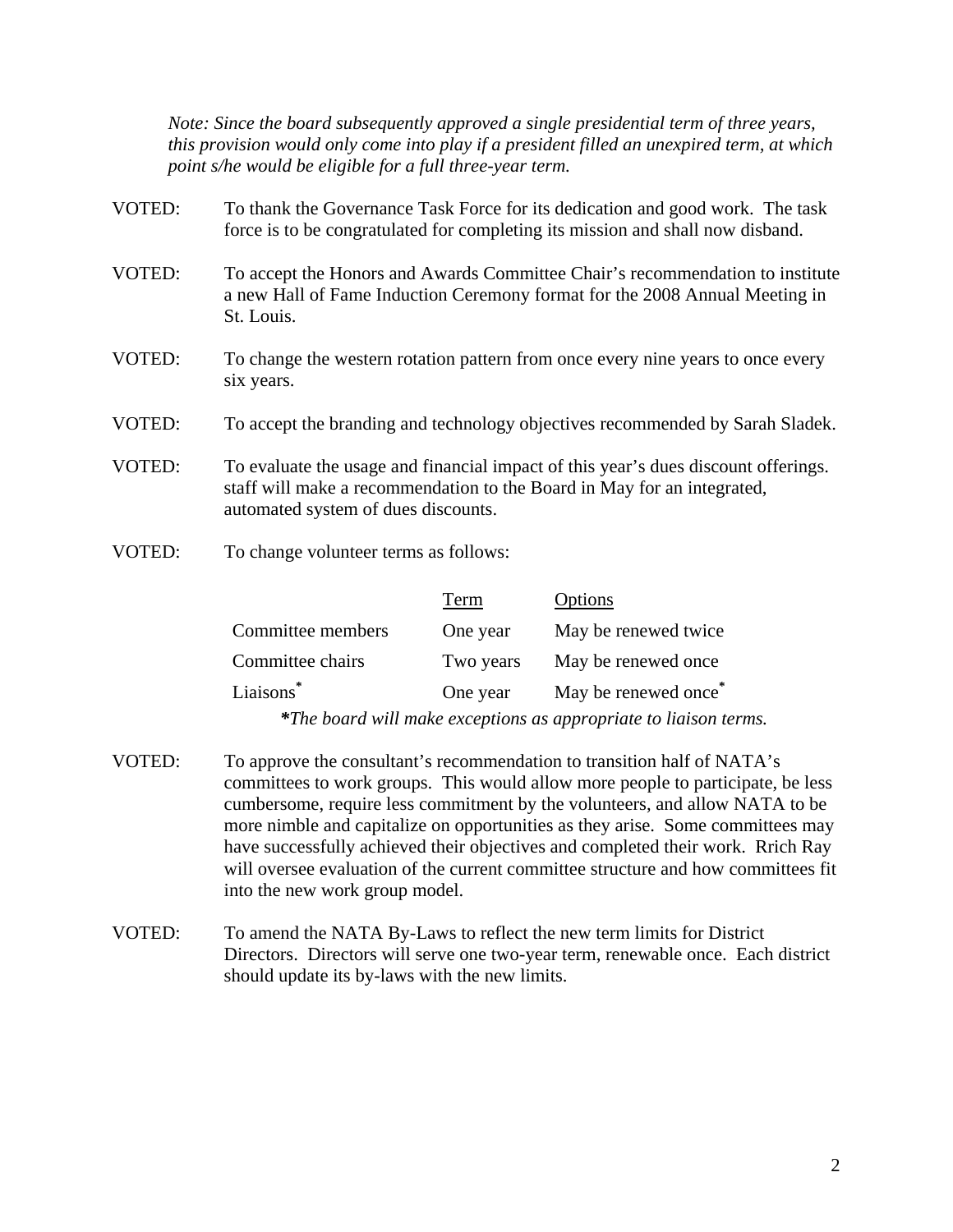|               |                                                                                                                                                                                                                                                                                                                                                                                                                                                                                                                                                                                                                                                                | <b>Term</b> | Options        |  |
|---------------|----------------------------------------------------------------------------------------------------------------------------------------------------------------------------------------------------------------------------------------------------------------------------------------------------------------------------------------------------------------------------------------------------------------------------------------------------------------------------------------------------------------------------------------------------------------------------------------------------------------------------------------------------------------|-------------|----------------|--|
|               | <b>Board Member</b>                                                                                                                                                                                                                                                                                                                                                                                                                                                                                                                                                                                                                                            | Two Years   | Once Renewable |  |
|               | This would not affect District 8 Director Scott Sailor.                                                                                                                                                                                                                                                                                                                                                                                                                                                                                                                                                                                                        |             |                |  |
| VOTED:        | Districts without a by-laws provision stating NATA By-Laws take precedence<br>over district by-laws, in the case of any discrepancy, should add one. wording will<br>be provided.                                                                                                                                                                                                                                                                                                                                                                                                                                                                              |             |                |  |
| VOTED:        | To change the NATA Presidental term to a single three-year term. This will<br>become effective after incoming President Albohm's service.                                                                                                                                                                                                                                                                                                                                                                                                                                                                                                                      |             |                |  |
|               |                                                                                                                                                                                                                                                                                                                                                                                                                                                                                                                                                                                                                                                                | <b>Term</b> | <b>Options</b> |  |
|               | President                                                                                                                                                                                                                                                                                                                                                                                                                                                                                                                                                                                                                                                      | Three Years | Not Renewable  |  |
| <b>VOTED:</b> | To create a District-based National Athletic Training Student Committee<br>(NATSC) consisting of undergraduate, non-certified student members.                                                                                                                                                                                                                                                                                                                                                                                                                                                                                                                 |             |                |  |
| VOTED:        | The Board approves the CUATSC transition proposal. In keeping with the CTW<br>initiative and purpose, students – rather than educators – will handle their own<br>programming, service offerings and concerns. Consequently, the existing<br>College/University Athletic Training Students Committee members will roll off<br>the CUATSC as their terms conclude. The NATSC and CUATSC will work<br>together as CUATSC duties are transferred over a period of two years. three<br>CUATSC members will serve as non-voting members to the NATSC during the<br>transition. Ultimately, two educators will serve as non-voting advisory members<br>of the NATSC. |             |                |  |
| <b>VOTED:</b> | To support the directions indicated in Sarah Sladek's report for young<br>professionals, career development, membership communications and marketing.                                                                                                                                                                                                                                                                                                                                                                                                                                                                                                          |             |                |  |
| VOTED:        | To establish an 11-member Young Professionals Committee, with Kim Detwiler<br>as the chair. The group will begin their work via web and phone conferencing<br>and will meet at the annual meeting                                                                                                                                                                                                                                                                                                                                                                                                                                                              |             |                |  |
| <b>MOVED:</b> | To include students in all facets of our committee and work group structure as a<br>means of further integrating them into our association.                                                                                                                                                                                                                                                                                                                                                                                                                                                                                                                    |             |                |  |
| VOTED:        | Encourage the Districts to consider adding students or young professionals to<br><b>District Committees.</b>                                                                                                                                                                                                                                                                                                                                                                                                                                                                                                                                                   |             |                |  |
| VOTED:        | Beginning in 2009, modify the length of the NATA Convention to three days in<br>place of the current format. 24 CEUs will still be offered.                                                                                                                                                                                                                                                                                                                                                                                                                                                                                                                    |             |                |  |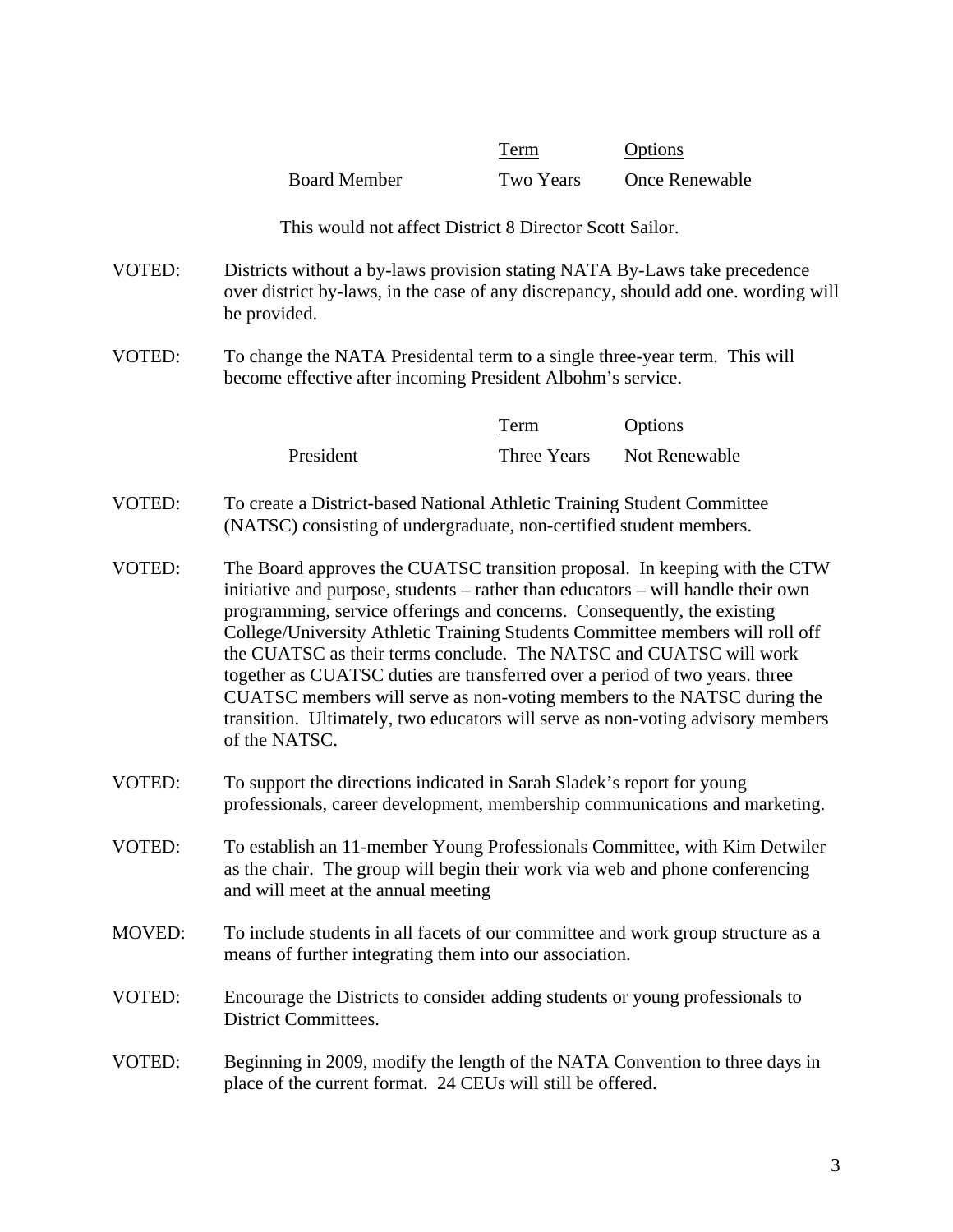VOTED: To set aside \$1,800 from the contingency fund for a January or February meeting of the CIC Chair, COE Chair, CEPAT Chair, and Directors Gibson and Conway. funds will cover airfare, one night's hotel and incidentals for a Dallas meeting.

#### **President's Report: MaryBeth Horodyski**

President Horodyski noted Carl Mattacola, Marisa Colston, David Green, Marisa Brunett, Karen Lew, Ray Castle and R.T. Floyd have been doing a lot of work behind the scenes for the upcoming annual SEATA Athletic Training Student Symposium and the SEATA Clinical Symposium & Members Meeting.

The Athletic Training Student Symposium is moving forward quickly as there are over 400 people that have already registered to date. President Horodyski also noted that the  $2<sup>nd</sup>$ Biennial Athletic Training Educators Conference will also be held in conjunction with the SEATA Athletic Training Student Symposium.

President Horodyski reminded the board that she sent out and email regarding the Executive Board getting their pictures sent in to be posted on our website. She stated they can be sent to R.T. and again reiterated that it will help our members to know who we are. R.T. requested a larger picture to be sent if possible.

President Horodyski stated that she emailed out all the different versions of the SEATA By-Laws with people's changes as well as the Strategic Plan and asked that everyone read through and send back their feedback by January 14, 2008. It was noted that all comments are to be sent back to District Director Floyd, President Horodyski and Vice-President Brunett.

#### **Vice President's Report: Marisa Brunett**

Vice-President Brunett stated that she is working very closely with Sandra Geiger from Conference Direct and David Green, Exhibits Chair to set up a site visit to the Edgewater Beach Resort and the Bay Point Marriott in Panama City, FL as soon as schedules permit.

Vice-President Brunett also reported that things were moving along with the upcoming SEATA Clinical Symposium & Members Meeting at the Franklin Cool Springs Marriott in TN.

#### **Treasurer Report: Jim Mackie**

Jim Mackie stated that he will be sending Executive Board members a promotional code to put in with their registration for the SEATA Clinical Symposium & Members Meeting so they get the \$50 registration rate.

Joe Erdeljac, TN raised the question to Mr. Mackie about the \$20K loss last month. Both Mr. Mackie and President Horodyski felt that it was reflective of the current market.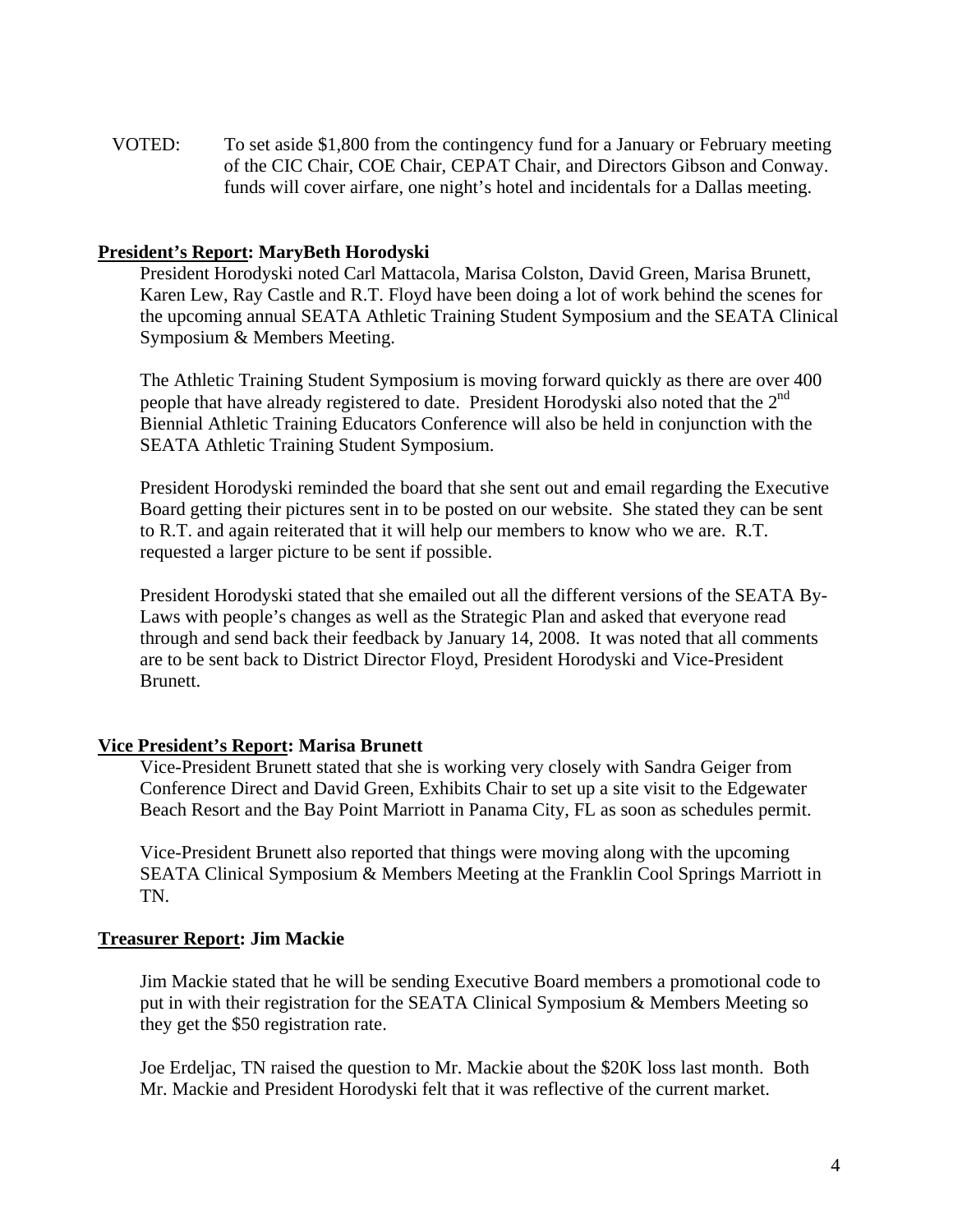Mr. Mackie and President Horodyski also brought forth to the Board that with the recent Board changes in policy the Board needs to look at what was done in the past for the Research and Education Committee Co-Chairs, complimentary rooms and registration, as well as all the committee members meeting registration being complimentary and make sure that it is in line with current policy or decide if they want to continue as is and add to the policies.

### **Motion by Stephanie Lennon, FL to fund Clinical Symposium & Members Meeting registration and room nights for the Research and Education Committee Co-Chairs. Second by Joe Erdeljac, TN. Motion passed- 7-0-0**

**Motion by Stephanie Lennon, FL to "comp" 50% of the Clinical Symposium & Members Meeting registration fee for the Research and Education Committee members that work the meeting. Second by Heloise Jones, AL. Motion passed- 7-0-0** 

**Motion by Joe Erdeljac, TN to fund Clinical Symposium & Members Meeting registration and room nights for the Exhibits Chair. Second made by Donna Wesley, MS.** 

 **Motion passed- 7-0-0** 

District Director Floyd will make sure that all these will be reflected in the SEATA policies.

### **SEATA Administrative Issues: MaryBeth Horodyski**

President Horodyski stated that the SEATA Executive Board would be coming in on Wednesday evening February 27, 2008 for our Board meeting at the Annual Clinical Symposium & Members Meeting and we will be meeting from 6-8 pm and then from 8 am-6:30 pm on Thursday, February  $28<sup>th</sup>$ , 2008.

President Horodyski stated the deadline for the HOF committee to notify nominees is January 15, 2008. She asked the Board if they felt this could be done via email or if they would prefer a conference call. Stephanie Lennon, FL stated she felt the Executive Board should be able to respond on this by email. She stated that if no response has been made once President Horodyski sends out the email to the Board members that a follow up call should be made.

President Horodyski noted this will only come out to the Executive Board after 1/15/08 and they will only receives names from the HOF Committee that have been selected for Board approval as they have a specific scoring grid they are using.

President Horodyski brought forth the following committee nominations to the board for approval:

> Ethnic Diversity Committee: Tameika Moore - LA EC Educational Multimedia Committee: Keith Thompson - LA & Christopher Moss - TN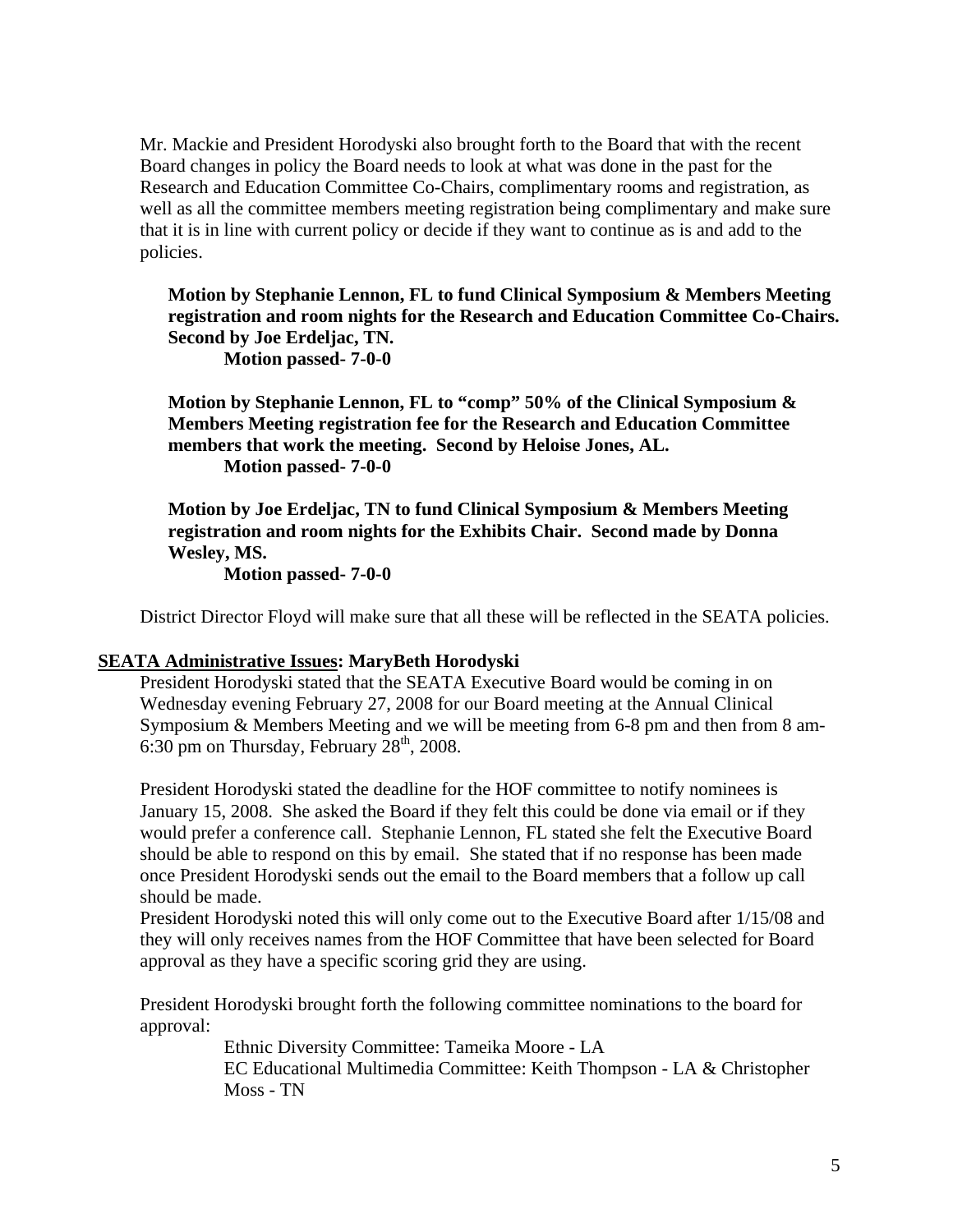CIC Committee: Todd R. Hooks - AL

### **Joe Erdeljac, TN made the motion to approve the list of names brought forth to those Committees. Second made by Stephanie Lennon, FL Motion passed- 7-0-0.**

Heloise Jones, AL had to leave the call @ 10am EST.

**Parliamentarian Position:** President Horodyski stated that we had three excellent candidates for the Parliamentarian position (Frank Grimaldi, Nick Pappas, and Gerard White) that is up for appointment. She recommended Gerard White for Board approval to fill the SEATA Parliamentarian position. She noted the great job that Nick Pappas did as our first Parliamentarian and thanked him for all that he did.

Greg Rose, KY asked her to let the Board know how she arrived to her decision with the three excellent candidates that she had to choose from. She stated that she spoke to all three about the expectations of the position and goals of the SEATA Board. She stated that Gerard has been very involved with the SEATA Board and has been involved at his university in governmental activities.

## **Stephanie Lennon, FL made the motion to accept Gerard White to fill the SEATA Parliamentarian position. Second was made by Donna Wesley, MS.**  Motion passed- 5-1-0-1 (TN nay, AL absent).

**Student Senate Approval:** Stephanie Lennon, FL stated the she feels our state Presidents want to move this item forward as a committee and feels we need to get this going. She stated they would stay in the guidelines as far as the Presidents bringing forth the students names.

Stephanie Lennon, FL had to leave the call @ 10:15am.

## **Donna Wesley, MS made the motion to establish a Student Senate Committee and to work with Amanda Andrews on this. Second made by Mike Clanton, GA. Motion passed- 5-0-0-2 (AL and FL).**

## **Hurricane Funds:**

President Horodyski stated that we need a motion to finalize dispersing the rest of the 2007 Hurricane Relief Funds.

**Donna Wesley, MS made the motion to disperse the 2007 Hurricane Relief funds as per Gerard White's spreadsheet. Second was made by Mike Dawson, LA. Motion passed- 5-0-0-2 (AL and FL).** 

## **Funding for WATC printing of materials: Donna Wesley:**

District IX WATC Chair Mary McLendon has requested potential funding to print materials for the Committee's History Project to be displayed at the NATA Convention. She feels that